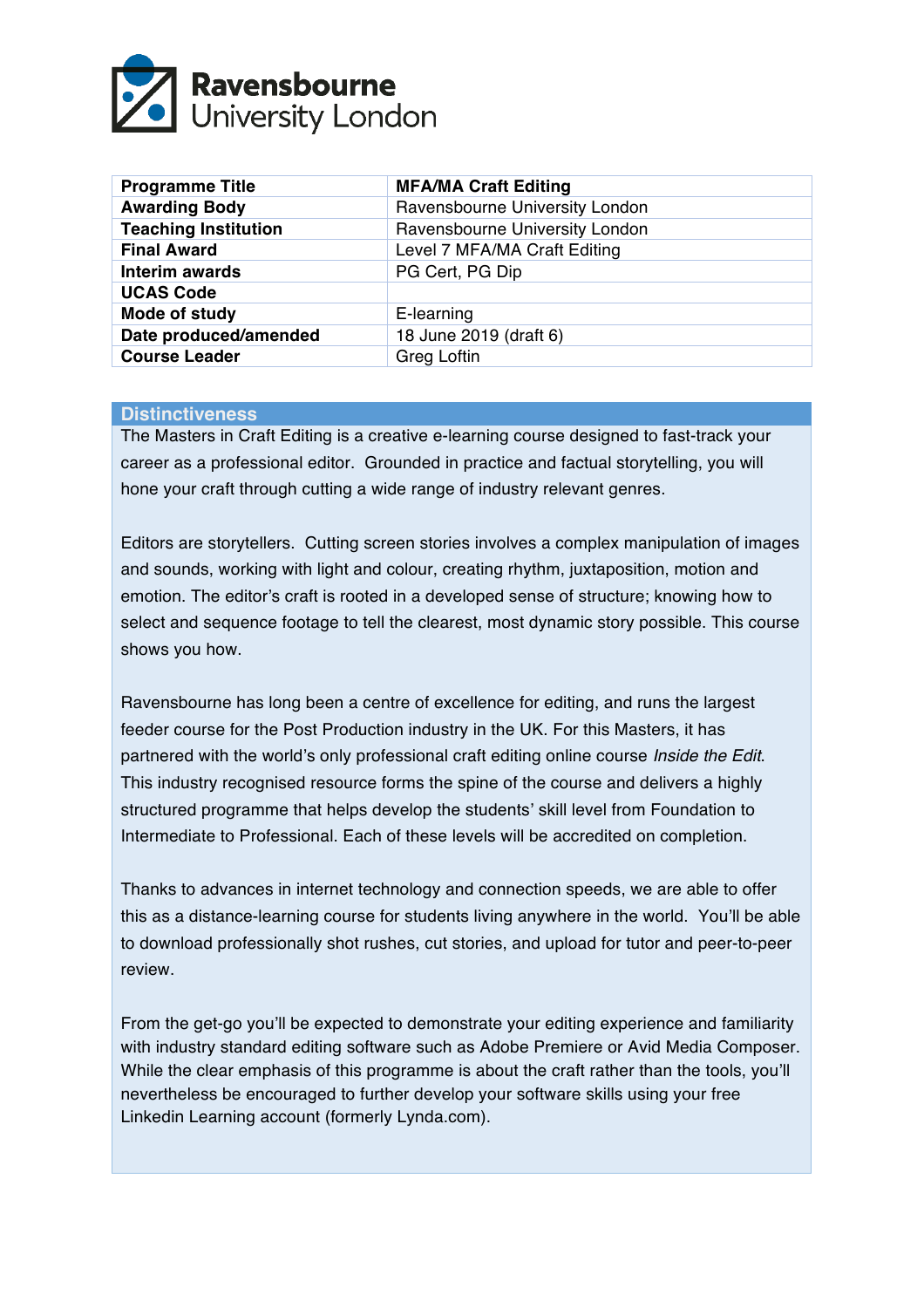

The course will feature workshops, one-to-one tuition, online chat rooms, peer-to-peer feedback, and master class webinars. You will develop professional behaviours, and work with clients on projects that replicate the often pressured and deadline-driven culture you'll be entering. For your Final Major Project, you will have an opportunity to cut your own live commissions, and enter into dialogue with an industry mentor relevant to your chosen genre.

Job prospects for craft editors are excellent. Thanks in part to the rapid expansion of online content, editing has grown way beyond its traditional TV and Film heartlands to virtually all parts of the commercial, public, and charity sectors. Today, when we want to engage our clients and audiences, we tell them stories in moving pictures and sounds.

Here are ten reasons why you will want to enrol on our course:

1 You can undertake this e-learning course anywhere in the world and at times that suit you.

2 This Masters is built around an industry recognised resource *Inside the Edit*, the world's only craft editing course.

3 Ravensbourne University London has been delivering vocational courses in Editing and Post Production longer than any other university in the UK, and is recognised as a feeder institution for the industry.

4 You don't need to be an experienced editor to join this course, we particularly encourage applicants transitioning from another discipline.

5 Our course team are all practitioners with up-to-date knowledge of industry developments.

6 During your portfolio unit, you will have an industry editor/mentor to help you develop your chosen genre.

7 Though there is an emphasis on factual storytelling, you will nevertheless be cutting high quality rushes across all genres from documentary to drama, and from adverts to music videos.

8 You will receive the full Adobe Creative Cloud for free.

9 As a Ravensbourne student you will enjoy the same status and services as all on-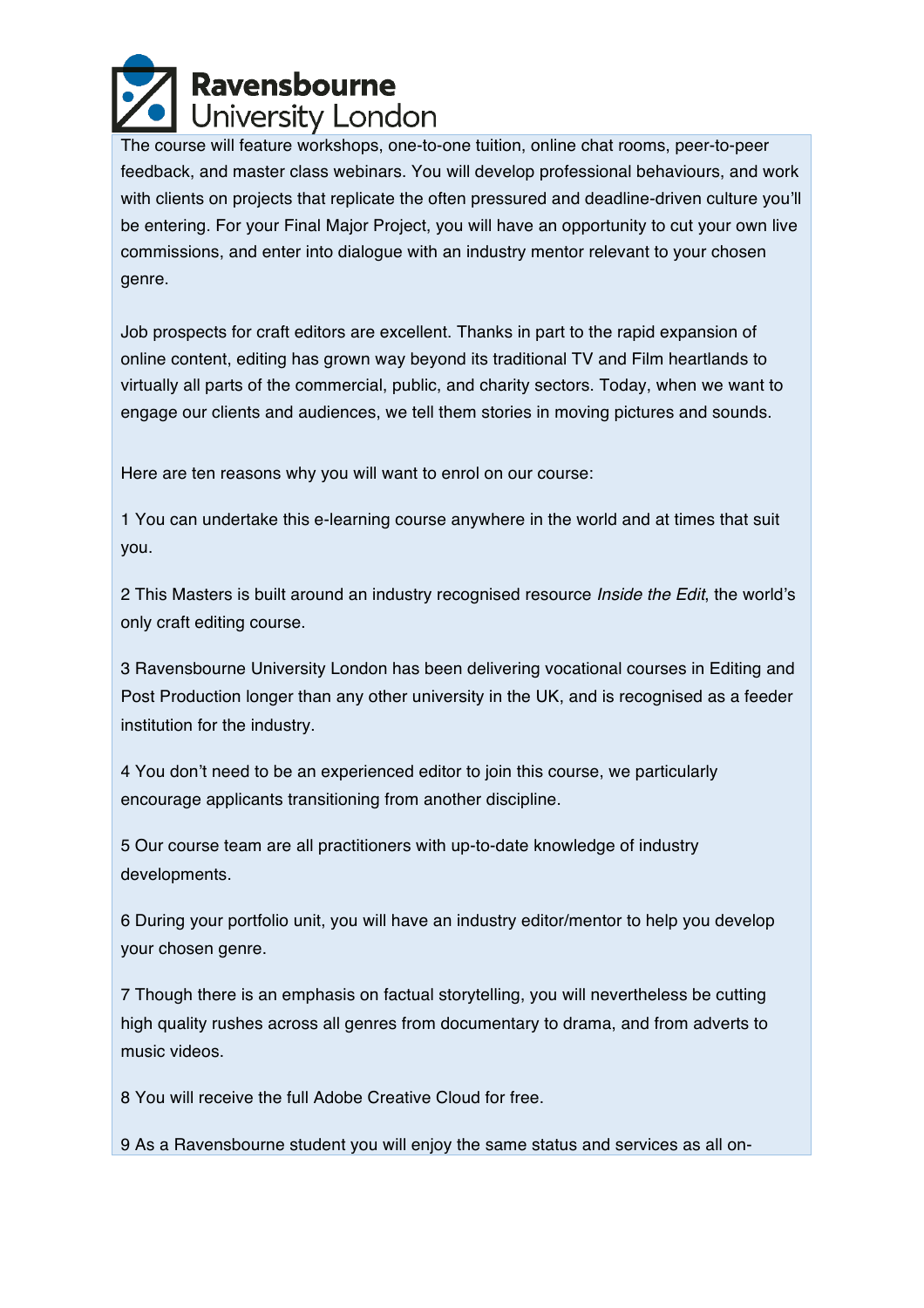

#### campus students.

10 Your editing career comes first: this course will help you realise your ambitions.

#### **Programme aims**

This Masters positions itself at the forefront of the discipline of craft editing. The primary aim of the programme is to provide the opportunity for you to develop and apply your editing skills to an advanced level. You will achieve this through practical, industry relevant editing assignments that span a range of genres, and through developing a knowledge and understanding of the craft. In particular, this programme aims:

• To equip you with screen storytelling skills through practical application of editing techniques, and an advanced appreciation of structure and the grammar of editing.

• To develop your critical appreciation of how genre is inflected in the cut, and how to engage the viewer as an active contributor in the screen story.

• To equip you with independent study skills that support research and critical report writing.

• To develop your professional behaviours, edit suite protocols, engaging in the creative/critical dialogue with clients to deliver to tight deadlines.

• To encourage you to research the media markets and employment opportunities for craft editors.

#### **Distance Learning and You**

You will come to this Masters applying your own wealth of life experience and knowledge as you acquire new skills. This course is all about self-direction and independence, organising your learning around your own work-life pattern.

This course is delivered online where the learning is sustained, job-embedded, collegial, interactive, integrative, practical, and results-oriented.

The learning platform we'll be using is called 'Aula'.

• *Sustained* – Learning on Aula adheres to a continuous and sustained model, with multiple opportunities for continued learning. Aula allows learning to be flexible, convenient and delivered at a pace that suits the needs of all learners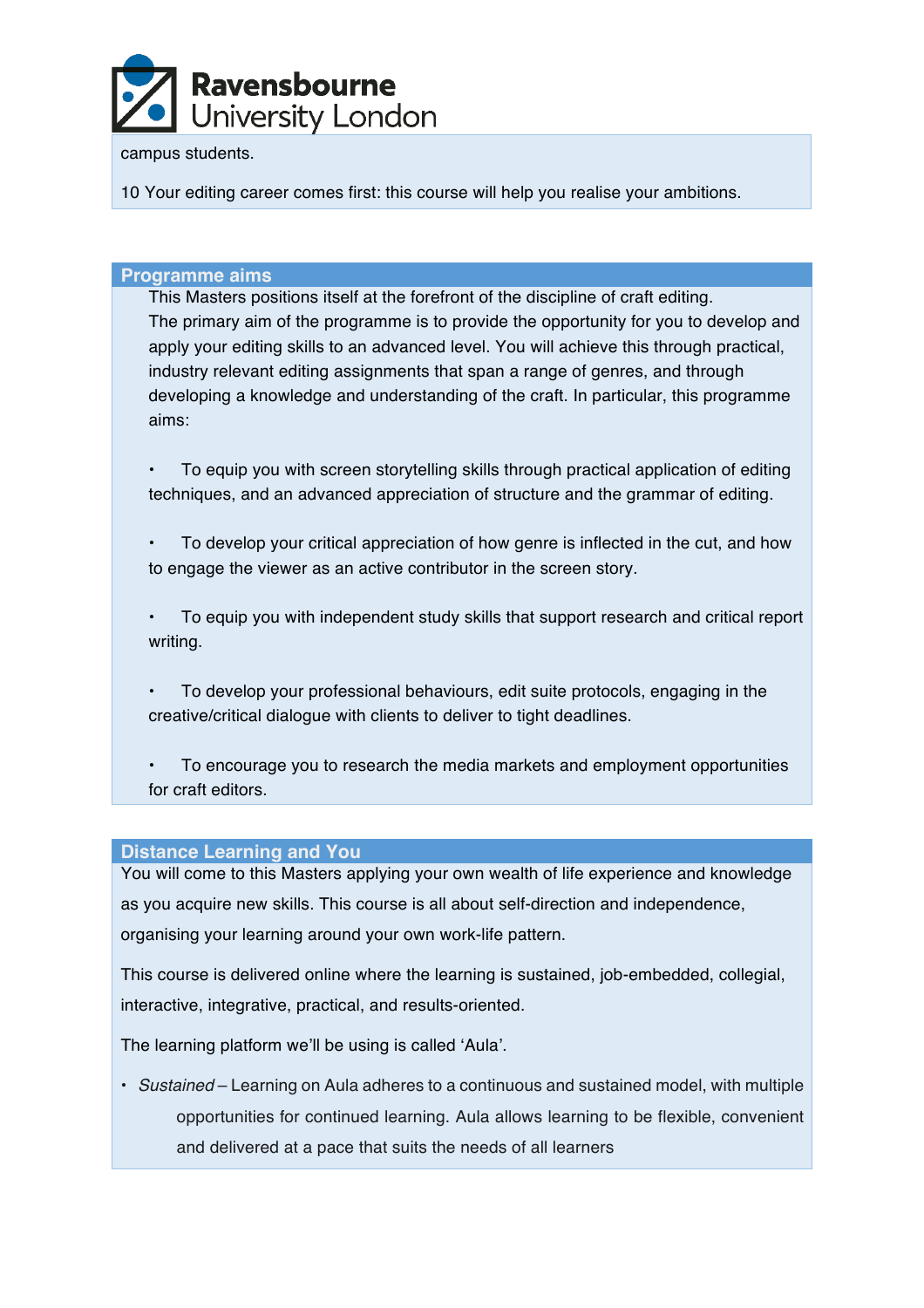

- *Job-embedded* Aula allows the rehearsal of specific skills that you'll need to master in order to further develop and improve their capacity in job-related areas. Collaboration and conversation is at the heart of the platform (through the Feed), mimicking modern workplace technologies (such as Slack or MS Teams) but also enabling the mirroring of real-life client to editor discussions and critiques.
- *Collegial* Aula integrates your extensive and rich background knowledge and experiences- for example, by allowing for collaboration and discussion in learning activities. Collegiality is uniquely facilitated through Professional Networks and Professional Learning Communities on Aula.
- *Interactive* Aula allows for active learning experiences in small-groups and real-time coaching and mentoring to provide interactive learning opportunities.
- *Integrative* Aula facilitates use of multiple media in teaching and learning; these include integrating with platforms such as Inside the Edit*,* Zoom, youtube etc. Multiple integrations and methodologies are used to encourage analysis, evaluation, and application of research-based practices.
- *Practical* Assessment tools such as My assignments and Handin offer accurate assessment strategies. Data from this allows the co-construction of learning experiences to ensure learning is useful and relevant to the needs of the students.
- *Results-oriented* Aula's assessment tools and analytics allow learning to be researchbased, data-driven, and evaluated to determine student academic growth.

#### **Programme Learning Outcomes**

#### **Practical Skills**

On completion of this master's degree you will be able to:

LO1 organise and manage editing workflows, process media, assemble and precisely structure genre stories to a professional standard.

LO2 skilfully apply the full panoply of editing techniques to maximise both the storytelling potential of the rushes, and the engagement of the viewer.

#### **Professional Skills**

On completion of this master's degree you will be able to: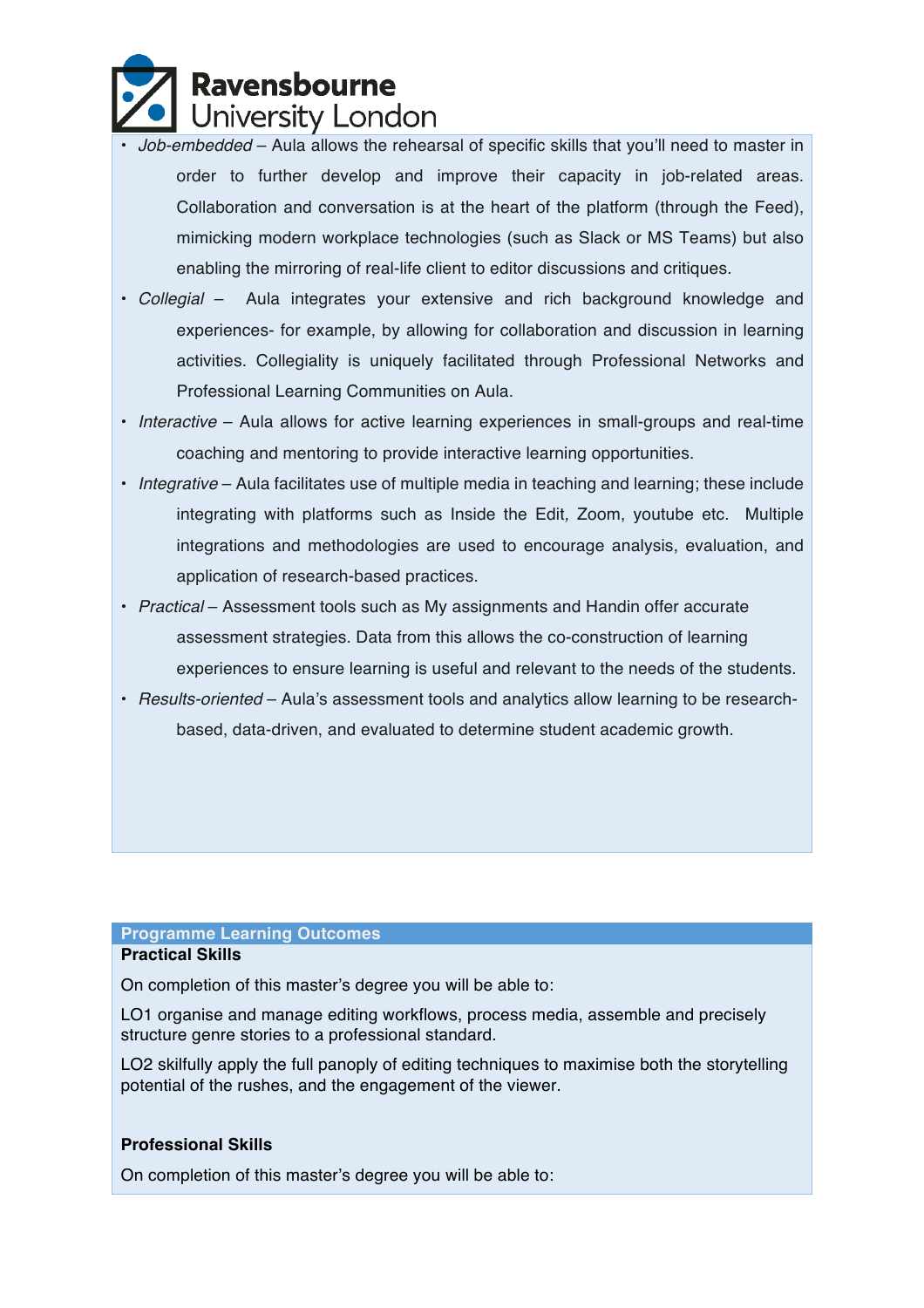

LO3 appraise, review and communicate critical arguments in both verbal and written forms commensurate to level 7 study

LO4 manage professional relationships and commissions from briefing through to execution and delivery

LO5 work independently and with integrity, reflect on your own learning, be resourceful and entrepreneurial, contribute to a community of practice

#### **Knowledge and Understanding**

On completion of this masters degree you will have knowledge and understanding of:

LO6 approaches to conducting research, key concepts, themes, and current debates related to your discipline

LO7 media markets, industry models, genres, platforms, deliverables and professional career outcomes.

#### **Cognitive Skills**

On completion of this master's degree you will be able to:

LO8 interpret and assess complex narrative structures using key critical terms and concepts

LO9 conduct research and synthesise findings into coherent arguments.

| <b>Learning and Teaching methods</b>                                                                                                                                                                                                                                                                                                                                                                                                                                                                                                                                                                                                                                                                                                                                                                                                           | <b>Assessment Strategy</b>                                                                                                                                                                                                                                                                                                                                                    |
|------------------------------------------------------------------------------------------------------------------------------------------------------------------------------------------------------------------------------------------------------------------------------------------------------------------------------------------------------------------------------------------------------------------------------------------------------------------------------------------------------------------------------------------------------------------------------------------------------------------------------------------------------------------------------------------------------------------------------------------------------------------------------------------------------------------------------------------------|-------------------------------------------------------------------------------------------------------------------------------------------------------------------------------------------------------------------------------------------------------------------------------------------------------------------------------------------------------------------------------|
| You will learn your craft through a variety of<br>methods including project briefings, live and<br>pre-recorded lectures, case studies, one-to-<br>one tuition, chat room discussion, peer-to-<br>peer feedback, practical workshops,<br>demonstrations, master class webinars,<br>reading seminal texts, and self-directed<br>study.<br>This is a practice-driven course where<br>much of the learning is gained through<br>cutting stories to tight deadlines, problem-<br>solving, engaging in a critical/creative<br>dialogue with the tutor, and giving peer-to-<br>peer feedback. You will also be expected to<br>undertake self-directed research and<br>synthesise your findings into verbal and<br>written forms. While there is no dissertation,<br>you will be expected to write critical and<br>reflective reports for every unit. | You will provide evidence of the work and<br>learning carried out for each unit.<br>Knowledge, understanding and the<br>development of your craft and professional<br>skills will be assessed through delivery of<br>edited videos, researched assignments,<br>presentations, critical peer-to-peer<br>feedback, logs, and your contribution to the<br>community of practice. |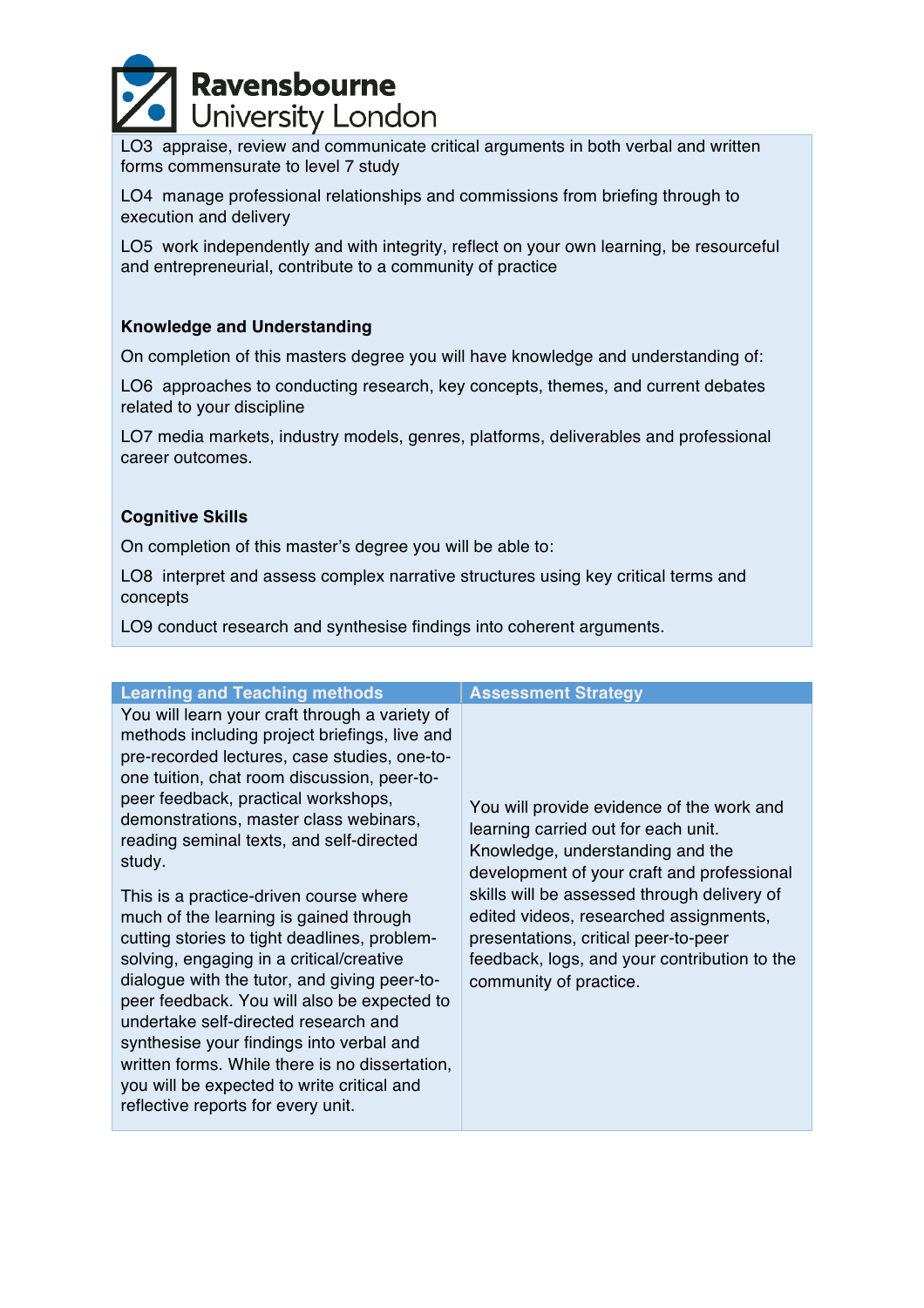

These teaching and learning methods will help prepare you for the demands of the editing profession.

#### **Learning Journey (full-time)**

Term 1: you will be inducted into the culture of distance learning, course expectations, study skills, and the importance of contributing to our online community of practice. The *Assembly* unit delivers a wide range of bedrock skills from how an editor manages rushes to structuring a sync arc. *Your Profession* maps the territory of editing, and introduces you to the client relationship.

Term 2: you will develop your screen storytelling skills with particular emphasis on pacing and timing, and techniques such as top-and-tailing scenes, and intercutting. In the *Short Form* unit, you will take on a variety of client-driven assignments, and experience something of the demanding deadline-driven culture you will be entering.

Term 3: you will ramp up your craft skills to a professional level as you tackle 'difficult footage', work with musical scores, and experiment with the poetic techniques of montage. Running in tandem, *Portfolio* is a unit driven by you where you will edit a professional body of live commission: this is your calling card for industry.

#### **Entry Requirements**

Students will normally be expected to possess a first of upper second honours degree (or equivalent non-UK qualification) in a relevant subject, or an equivalent professional qualification in a related subject area.

Where an applicant's first language is not English, proof of competence in English will be required. For undergraduate and postgraduate programmes, this will normally take the form of an approved English language test at B2 level in the Common European Framework of Reference. Any test for proficiency in English must have been achieved within 18 months preceding the date of entry. Individual programmes may have higher language requirements. Ravensbourne's international department will advise applicants on the language requirements for particular programmes.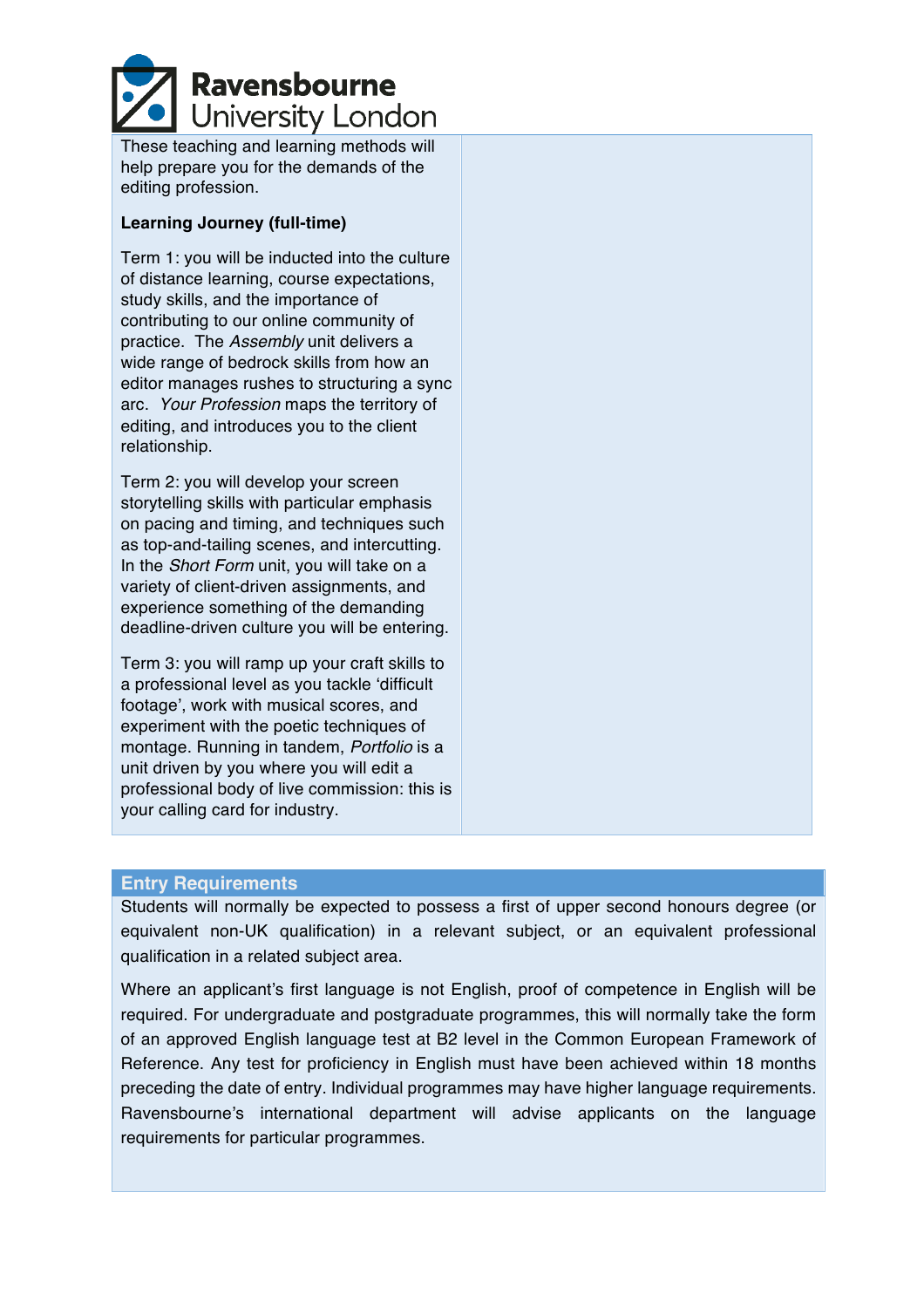

### **Selection Criteria**

Ravensbourne will use a number of methods to assess an applicant's suitability for their course of choice. Primarily applicants are selected on the basis of:

- an applicant's prior academic achievement/qualifications and/or previous employment/life experience;
- assessment of the applicant's ability and aptitude to succeed on the course for which s/he has applied.

Students will be selected according to the generic criteria set out below:

#### Personal attributes

- shows commitment, enthusiasm and interest in the subject area
- initiative and problem solving
- ability to communicate

#### Creative process

can generate ideas and use external sources to develop them ability to research an idea and follow it through to a finished product

#### Study skills

can understand and organise information clearly can investigate and analyse information shows reasoning and intellectual curiosity

#### Professional skills

has shown they can initiate and deliver projects can work in a team and with people with different skills has shown confidence with IT

#### Career aspirations

understands the relevance of the course to her/his career ambitions understands current debates within industry

#### **Accreditation of Prior Learning**

Applications are welcomed from those who may not possess formal entry qualifications, mature students, those with work experience or with qualifications other than those listed above. Such applicants should demonstrate sufficient aptitude and potential to complete the course successfully. Applicants will be assessed at interview in accordance with Ravensbourne's Accreditation of Prior Learning Policy and Procedure.

| <b>Student Support</b>        | http://intranet.rave.ac.uk/display<br>/SS/Student+Support            |  |
|-------------------------------|----------------------------------------------------------------------|--|
| <b>Assessment Regulations</b> | http://intranet.rave.ac.uk/display<br>/RA/Assessment+-<br>+UG+and+PG |  |

**Level 7**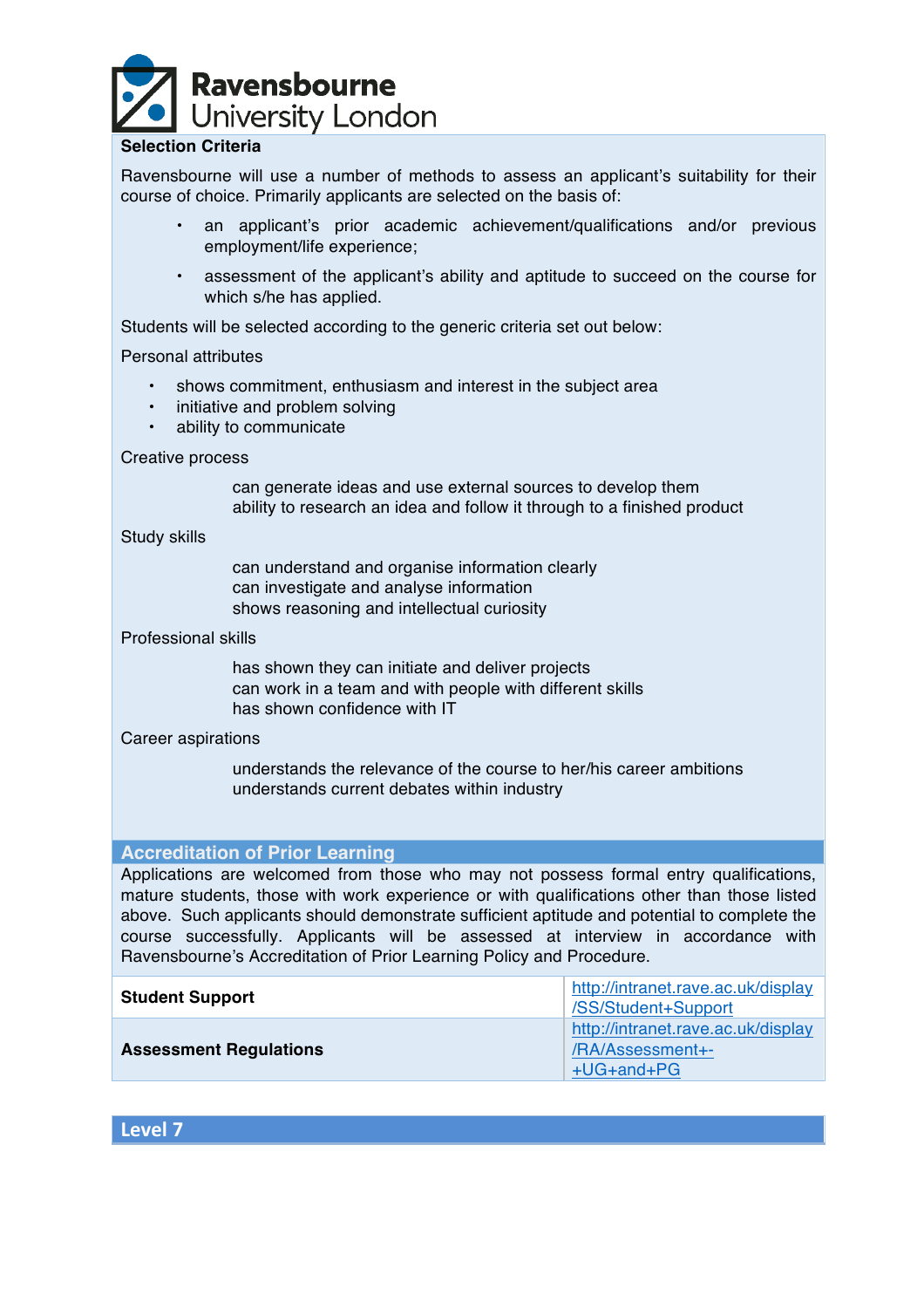# **Ravensbourne**<br>J University London

| <b>PROGRAMME</b><br>LOs mapped<br>to UNIT LOs | Assembly<br>MCE01 | Profession<br>Your<br>MCE <sub>02</sub> | Rough Cut<br>MCE <sub>03</sub> | MCE04 Drama     | Fine Cut<br><b>MCEO5</b> | Portfolio<br>MCE06 |
|-----------------------------------------------|-------------------|-----------------------------------------|--------------------------------|-----------------|--------------------------|--------------------|
| PLO1                                          | LO <sub>1</sub>   |                                         | LO <sub>1</sub>                | LO <sub>2</sub> | LO <sub>1</sub>          | LO <sub>1</sub>    |
| PLO <sub>2</sub>                              | LO <sub>2</sub>   |                                         | LO <sub>2</sub>                | LO <sub>2</sub> | LO <sub>2</sub>          | LO <sub>1</sub>    |
| PLO <sub>3</sub>                              |                   | LO <sub>3</sub>                         |                                | LO <sub>1</sub> |                          | LO <sub>3</sub>    |
| PLO4                                          |                   | LO <sub>3</sub>                         |                                | LO <sub>1</sub> |                          | LO <sub>3</sub>    |
| PLO5                                          |                   | LO <sub>3</sub>                         |                                | LO <sub>1</sub> |                          | LO <sub>3</sub>    |
| PLO6                                          | LO <sub>3</sub>   |                                         |                                |                 |                          |                    |
| PLO7                                          |                   | LO <sub>1</sub>                         |                                |                 | LO <sub>3</sub>          | LO <sub>2</sub>    |
| PLO8                                          | LO <sub>3</sub>   |                                         | LO <sub>3</sub>                | LO <sub>3</sub> |                          | LO <sub>2</sub>    |
| PLO9                                          | LO <sub>3</sub>   | LO <sub>2</sub>                         | LO <sub>3</sub>                |                 | LO <sub>3</sub>          |                    |

#### **Course Description**

This is an e-learning course aimed at those with the drive and creativity to become a professional editor.

This is a practical Masters where you will learn your craft through cutting a wide range of industry relevant genres, while engaged in a critical dialogue with tutors, mentors and peers. Whether you're cutting documentary, drama, promotions, news or corporate, at heart the editor's priority is to tell the clearest, most dynamic and engaging story from the rushes. This course shows you how.

Ravensbourne has long been a centre of excellence for editing, and runs the largest feeder course for the Post Production industry in the UK. For this Masters, they have partnered with the world's only professional craft editing online course *Inside the Edit*. This industry recognised resource forms the spine of the course and delivers a highly structured programme that helps develop the students' skill level from Foundation to Intermediate to Professional.

This is a distance-learning course. Thanks to advances in cloud technology and connection speeds, we are able to offer this course to students anywhere in the world. All rushes are professionally shot and packaged for the purpose of developing editing skills.

From the get-go you'll be expected to demonstrate your editing experience and familiarity with industry standard editing software such as Adobe Premiere or Avid Media Composer.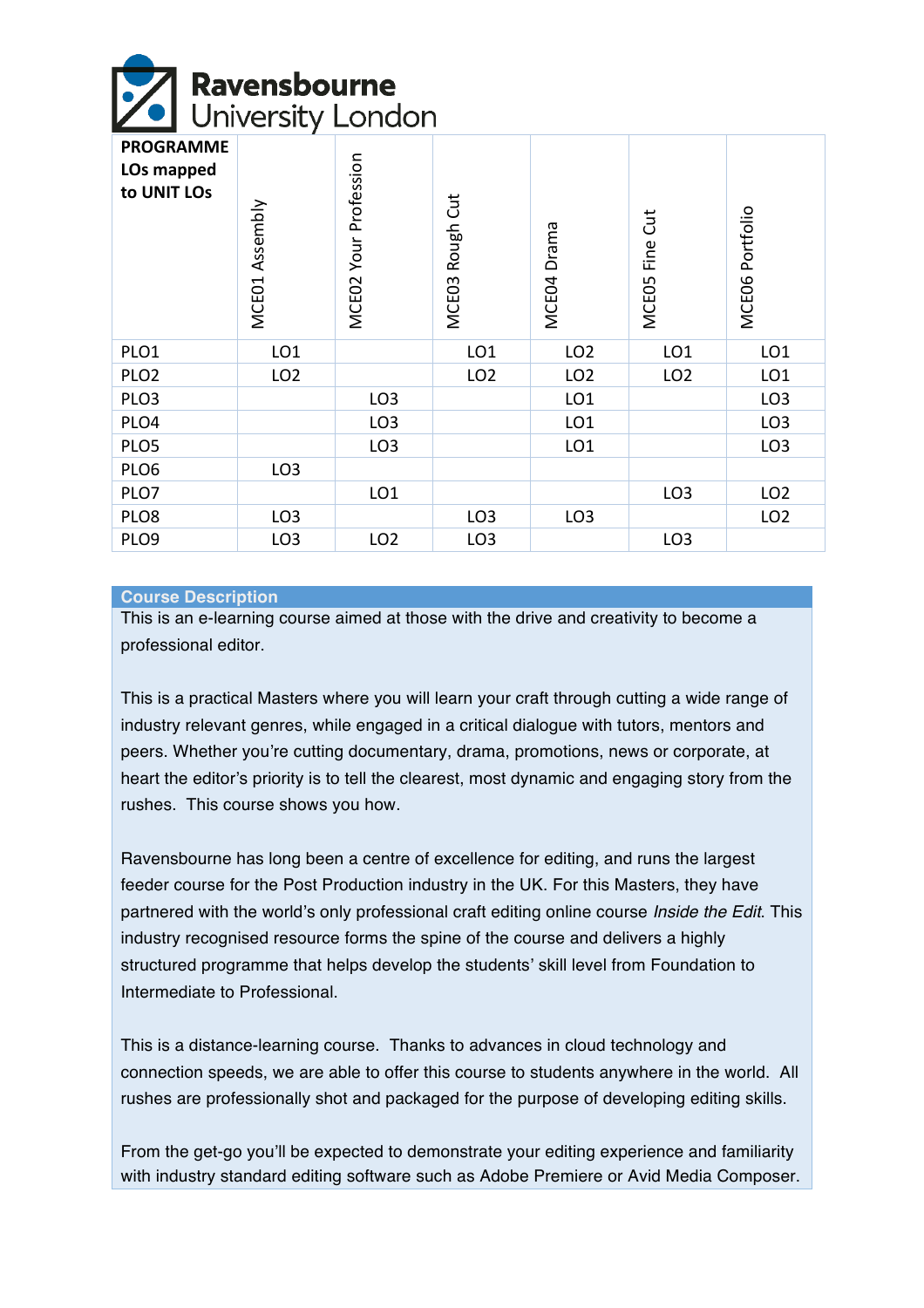

While the clear emphasis of this programme is about the craft rather than the tools, you'll nevertheless be encouraged to further develop your software skills using your free Linkedin Learning account (formerly Lynda.com).

The course will feature workshops, one-to-one tuition, online chat rooms, peer-to-peer feedback, client relationships, and master class webinars. For your Final Major Project you may include your own live commissions, and you will be assigned an industry mentor relevant to your chosen specialist genre.

Craft editing is a rapidly expanding field and job prospects are excellent. Thanks in part to the explosion of online content; editing has expanded way beyond its traditional TV and Film heartlands to virtually all parts of the commercial, public, and charity sectors. Telling stories in moving images and sounds has become our preferred way to talk to our audiences and customers.

## **Academic Framework**

Full time delivery of the Masters is over one academic year (42 weeks: 3 terms of 14 weeks each) with students completing 60 credits in each term.

Normally, part time students will complete within two academic years.

## Course Diagram: Full-Time Mode - 42 weeks

| Level 7        | Term1                                      | Term <sub>2</sub>             | Term 3                               |
|----------------|--------------------------------------------|-------------------------------|--------------------------------------|
|                | Induction<br>Uncredited                    |                               |                                      |
| 180<br>Credits | MCE01 Assembly<br>30 credits               | MCE03 Rough cut<br>30 credits | <b>MCE05 Fine Cut</b><br>30 credits  |
|                | <b>MCE02 Your Profession</b><br>30 credits | MCE04 Drama<br>30 credits     | <b>MCE06 Portfolio</b><br>30 credits |